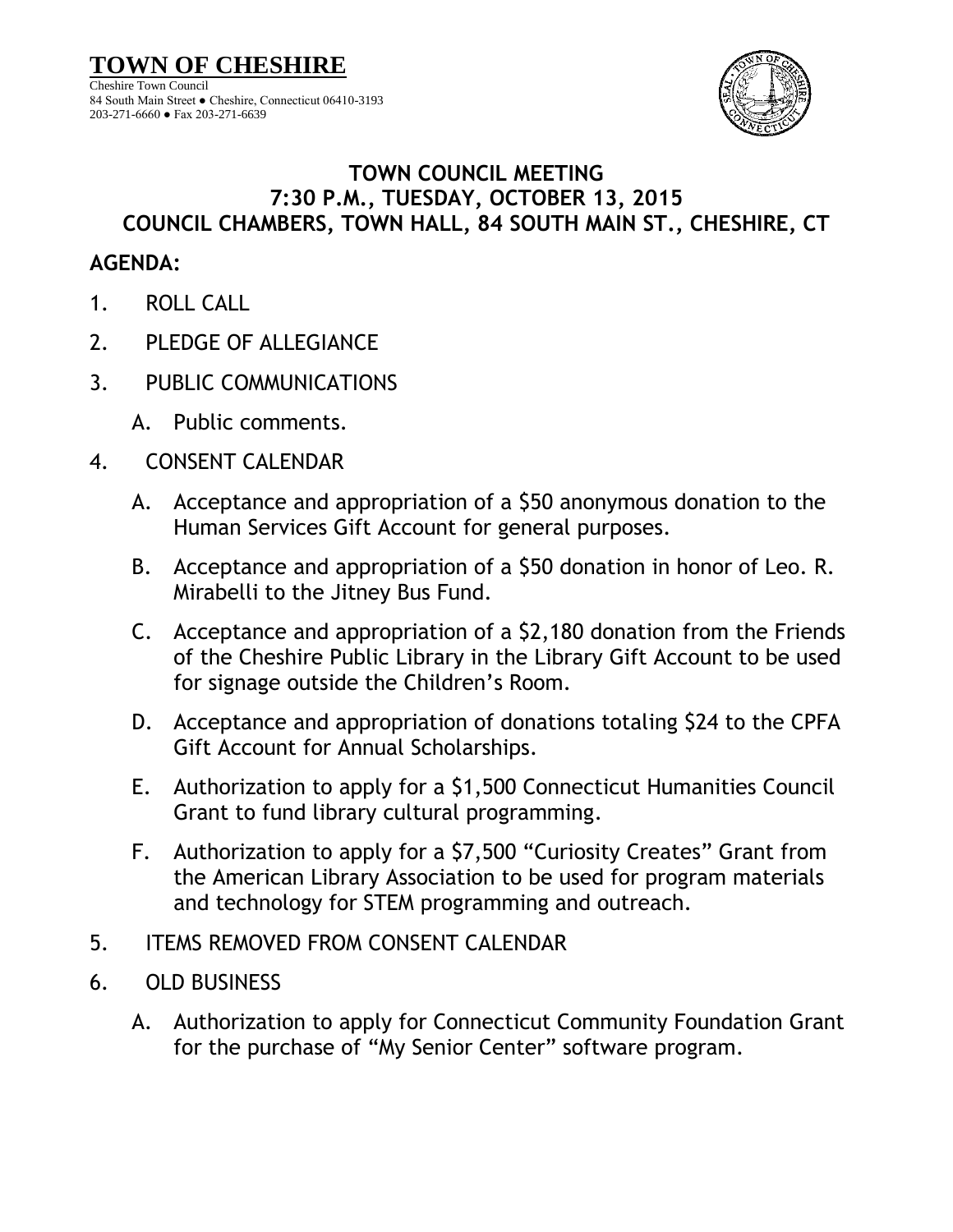## 7. NEW BUSINESS

- A. Approval of property naming request in honor of Peter Gode.
- B. Disposal of Surplus Property Policy.
- C. Call for Public Hearing regarding ordinance amendment for tax exemption of renewable energy generating systems.
- D. Increase of current charter public hearing and referendum limits for special appropriations.
- E. Appropriation of supplemental LOTCIP grant proceeds for Mountain Road Pavement Rehabilitation Project and authorization to execute project authorization letter.
- F. Gasoline pricing agreement extension.
- G. Purchase and conversion of town streetlights.
- H. Authorization to use in performance contracting rebate funds for replacement of deficient furnace at the Youth Center.
- I. Call for Public Hearing for \$350,000 increase of FY 15 operating budget for allocation of Surplus Fund Balance to Debt Service Reserve.
- J. Housing Authority Insurance draft Tax Assessment Agreement, possible Executive Session.
- 8. TOWN MANAGER REPORT AND COMMUNICATIONS
	- A. Monthly Status Report.
	- B. Department Status Reports: Police, Fire, Fire Marshal.
- 9. TOWN ATTORNEY REPORT AND COMMUNICATIONS
- 10. REPORTS OF COMMITTEES OF THE COUNCIL
	- A. Chairman's Report.
		- i. Referral to Planning Committee regarding Friends of Boulder Knoll underground water lines.
		- ii. Referral to Planning Committee regarding West Main Street sidewalk extension STEAP grant redesignation.
		- iii.Referral to Personnel Committee regarding Library Personnel Adjustments.